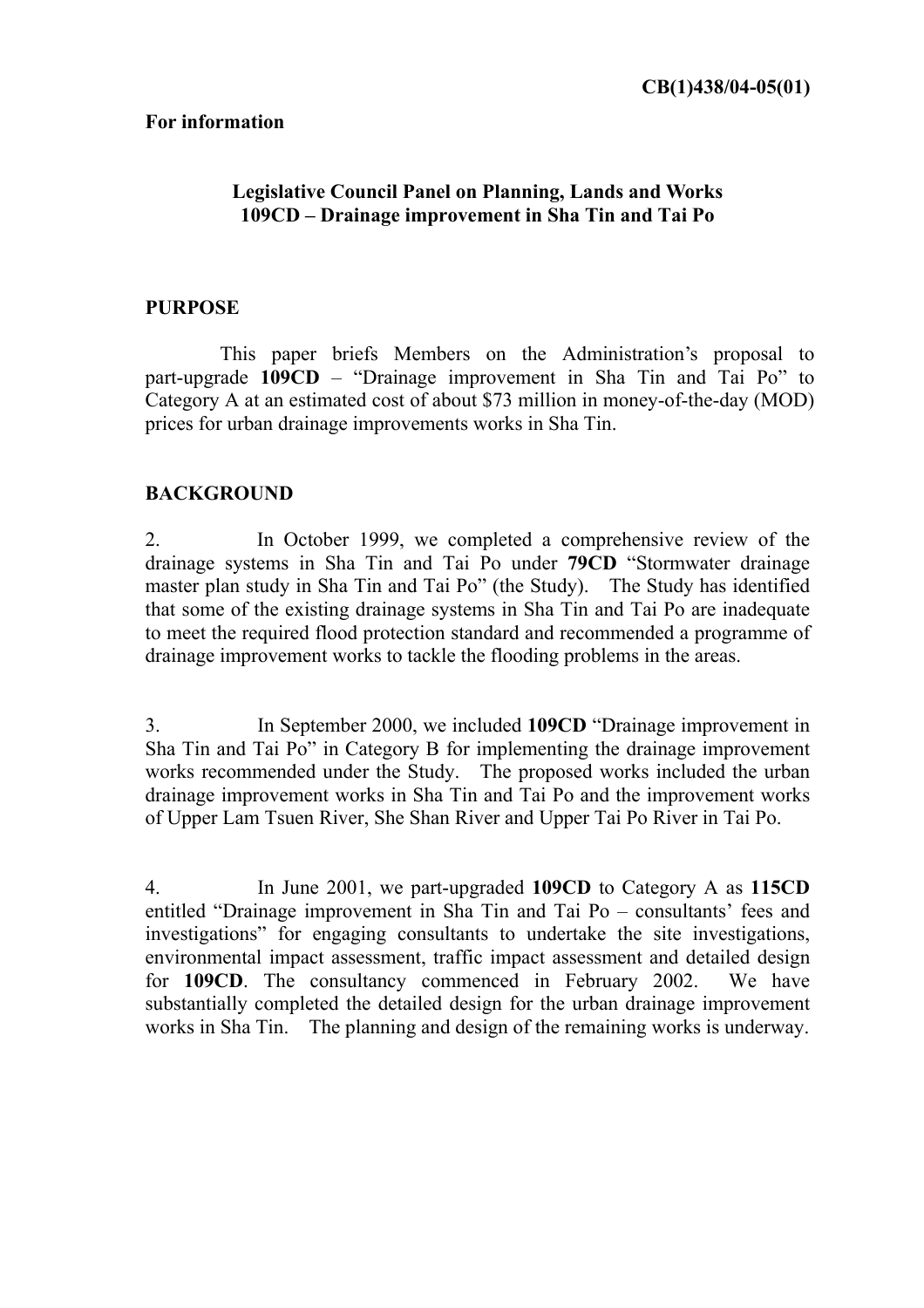## **PROPOSAL**

5. The scope of the proposed urban drainage improvement works in Sha Tin comprises -

- (a) upgrading of about 2.8 km of existing drains by replacing with larger drains of diameter ranging from 450 millimetres (mm) to 1800mm around City One Shatin, Sheung Wo Che, Tin Liu, Lek Yuen Estate and Ngau Pei Sha in Sha Tin district; and
- (b) construction of other minor drainage facilities.

A site plan showing the locations of the proposed works is at Enclosure.

6. We plan to start the construction of the above proposed works in March 2005 for completion in December 2007.

# **JUSTIFICATION**

7. The drainage catchment of Sha Tin covers a large area including the urban areas in Tai Wai, Fo Tan, Sha Tin and Ma On Shan, and the rural areas behind. Most of the existing drains were designed and constructed decades ago to meet the flow requirements and standards at that time. Owing to continuing development and changes in land use over the years, some existing drains have become inadequate to cope with the increasing runoffs and parts of the above areas are susceptible to flooding during severe rainstorms. We have conducted a comprehensive assessment of the capacity of the existing drainage systems for the whole catchment under the Study. The Study has concluded that the drainage systems need improvement at several locations to alleviate flooding risks in the district and to meet the community's increased expectation for better flood protection.

8. Upon completion of the proposed works, the urban drainage systems in Sha Tin will be improved to withstand rainstorms with a return period<sup>1</sup> of one in 50 years.

ñññññññññññññññññññññññññññññññññññññññññññññññññññññññññññññññññññññññññññññññññññññ 1 ìReturn periodî is the average number of years during which a certain severity of flooding will occur once, statistically. A longer return period means a rarer chance of occurrence of a more severe flooding.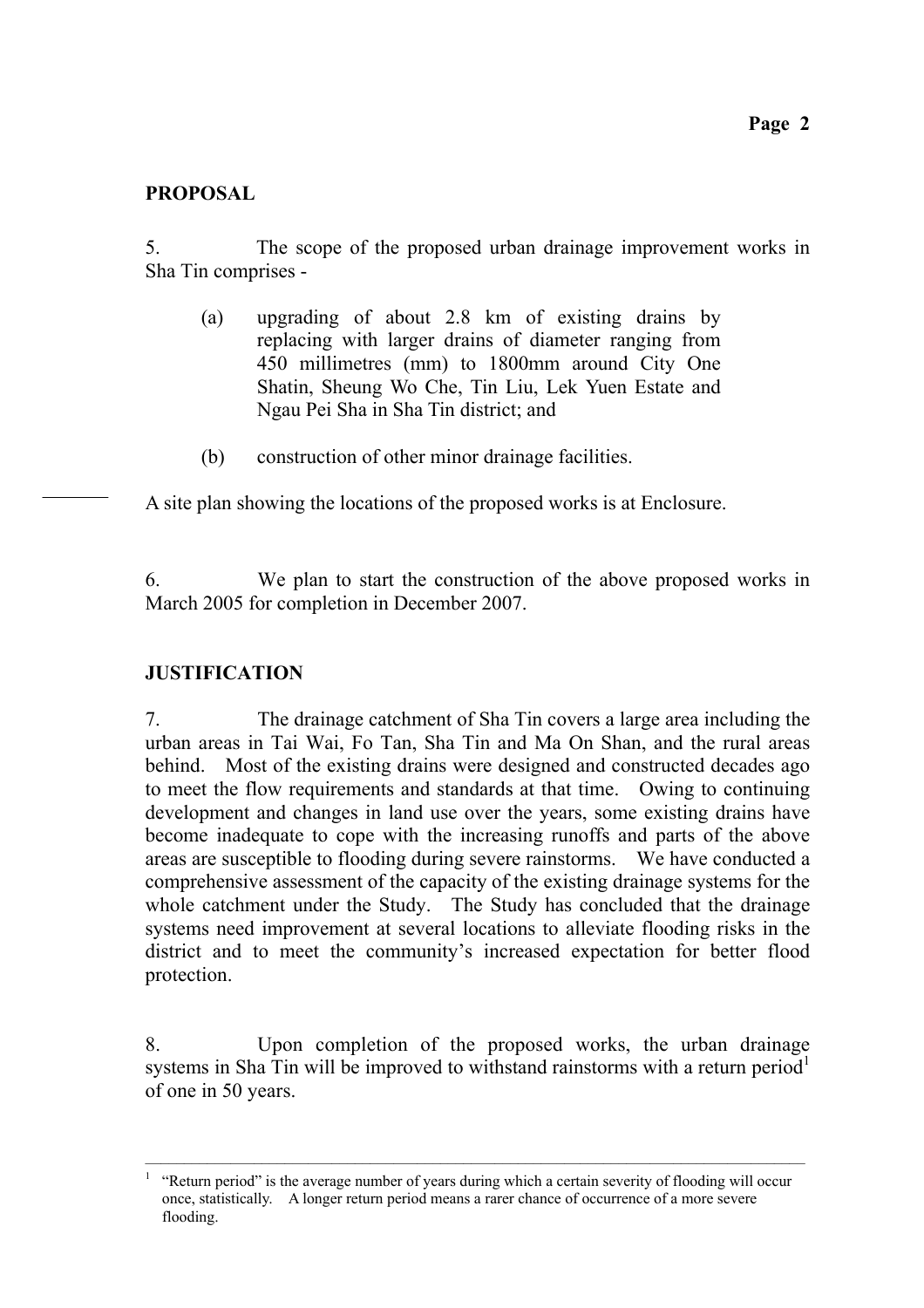#### **Page 3**

### **FINANCIAL IMPLICATIONS**

9. We estimate the capital cost of the proposed works to be about \$73 million at MOD prices, made up as follows -

|     |                                                 |   | <b>\$</b> million |                 |
|-----|-------------------------------------------------|---|-------------------|-----------------|
| (a) | Upgrading of existing drains                    |   | 58                |                 |
| (b) | Construction of<br>minor<br>drainage facilities |   | $\overline{2}$    |                 |
| (c) | Consultants' fees for                           |   | 7                 |                 |
|     | contract administration<br>(i)                  | 1 |                   |                 |
|     | site supervision<br>(ii)                        | 6 |                   |                 |
| (d) | Environmental mitigation<br>measures            |   | 1                 |                 |
| (e) | Contingencies                                   |   | 5                 |                 |
|     | Total:                                          |   | 73                | (in MOD prices) |

10. We estimate that the annual recurrent expenditure arising from the proposed works to be about \$100,000.

### **PUBLIC CONSULTATION**

11. We consulted the Health and Environment Committee of Sha Tin District Council on 17 February 2004 for the drainage improvement works in Sha Tin. Members expressed their support to the proposed works.

#### **ENVIRONMENTAL IMPLICATIONS**

12. The part of **109CD** which we now propose to upgrade to Category A is not a designated project under the Environmental Impact Assessment Ordinance.We have completed an Environmental Study for the proposed works which concludes that there would be no insurmountable impacts on the air quality, water, waste management, visual impacts and ecology aspects.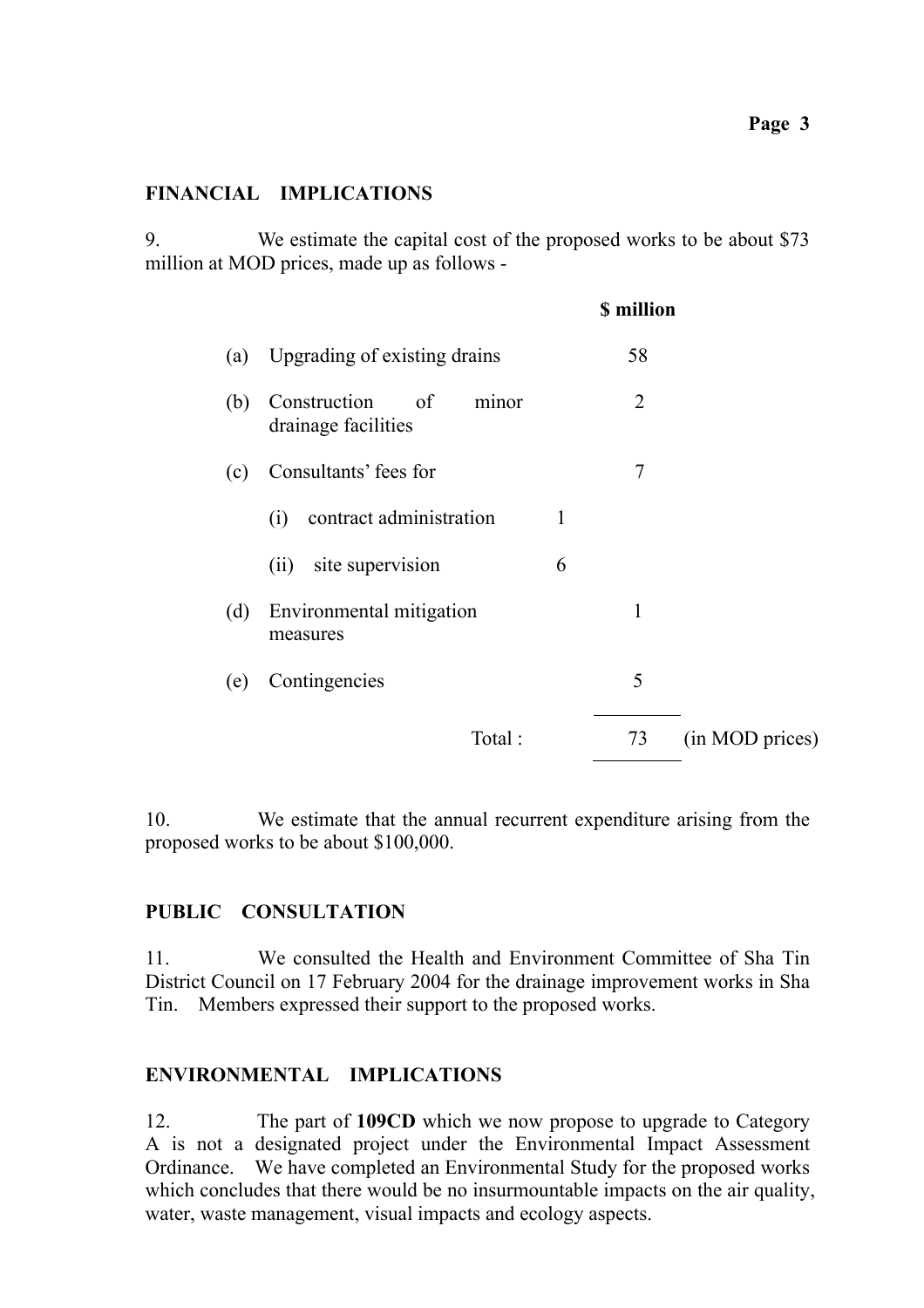13. We estimate that the project will generate about 9 300 cubic metres  $(m<sup>3</sup>)$  of construction and demolition  $(C&D)$  materials. Of these, we will reuse 5 580 m<sup>3</sup> (60%) on site, deliver 2 790 m<sup>3</sup> (30%) to public filling areas<sup>2</sup> and dispose of 930 m<sup>3</sup> (10%) at landfills. The notional cost of accommodating C&D waste at landfill sites is estimated to be \$116,250 for this project (based on a notional unit  $cost^3$  of \$125/m<sup>3</sup>).

14. We will implement appropriate environmental mitigation measures to minimise nuisances arising from the proposed works. We have included about \$1 million (in MOD prices) in the project estimate for implementing the environmental mitigation measures.

# **TRAFFIC IMPLICATIONS**

15. To minimise the traffic impacts caused by construction of the proposed works, we have carefully selected the alignment of the proposed drains so as to avoid the busy areas. We have also completed the traffic impact assessment for the proposed works. The result shows that the impacts on traffic will not be significant. All existing vehicular entry and exit points, pedestrian routes and pedestrian crossing facilities will be maintained, and temporary traffic arrangements will be designed according to prevailing site constraints and up to the required standards. Existing public transport routes will not be affected by the works. Therefore, traffic impact at most locations of the works is expected to be minimal. To expedite works progress without inducing unacceptable nuisance to the public, we will employ a trenchless method $4$  to construct drains at critical locations such as the junction between Ngan Shing Street and Siu Lek Yuen Road, the junction between Ngan Shing Street and Pak Tak Street, and at Sheung Wo Che Village across the Kowloon-Canton Railway Corporation railway.

ñññññññññññññññññññññññññññññññññññññññññññññññññññññññññññññññññññññññññññññññññññññ

<sup>&</sup>lt;sup>2</sup> A public filling area is a designated part of a development project that accepts public fill for reclamation purpose. Disposal of public fill in a public filling facility requires a licence issued by the Director of Civil Engineering and Development.

<sup>&</sup>lt;sup>3</sup> This estimate has taken into account the cost for developing, operating and restoring the landfills after they are filled and the aftercare required. It does not include the land opportunity cost for existing landfill sites (which is estimated at \$90 per  $m<sup>3</sup>$ ), nor the cost to provide new landfills (which are likely to be more expensive) when existing ones are filled. The notional cost estimate is for reference only and does not form part of this project estimate.

<sup>4</sup> The trenchless method refers to the use of pipe-jacking, micro-tunnelling or boring techniques to construct underground pipes without opening up the road surface along the alignment of the pipes. Although the method is more expensive than the conventional open cut method, the former method, if feasible, is preferred for carrying out works at busy road sections since it will greatly reduce the need for road opening thus minimize disruption to traffic during the construction phase. The trenchless method is also the only practical way to construct underground pipes across railway tracks.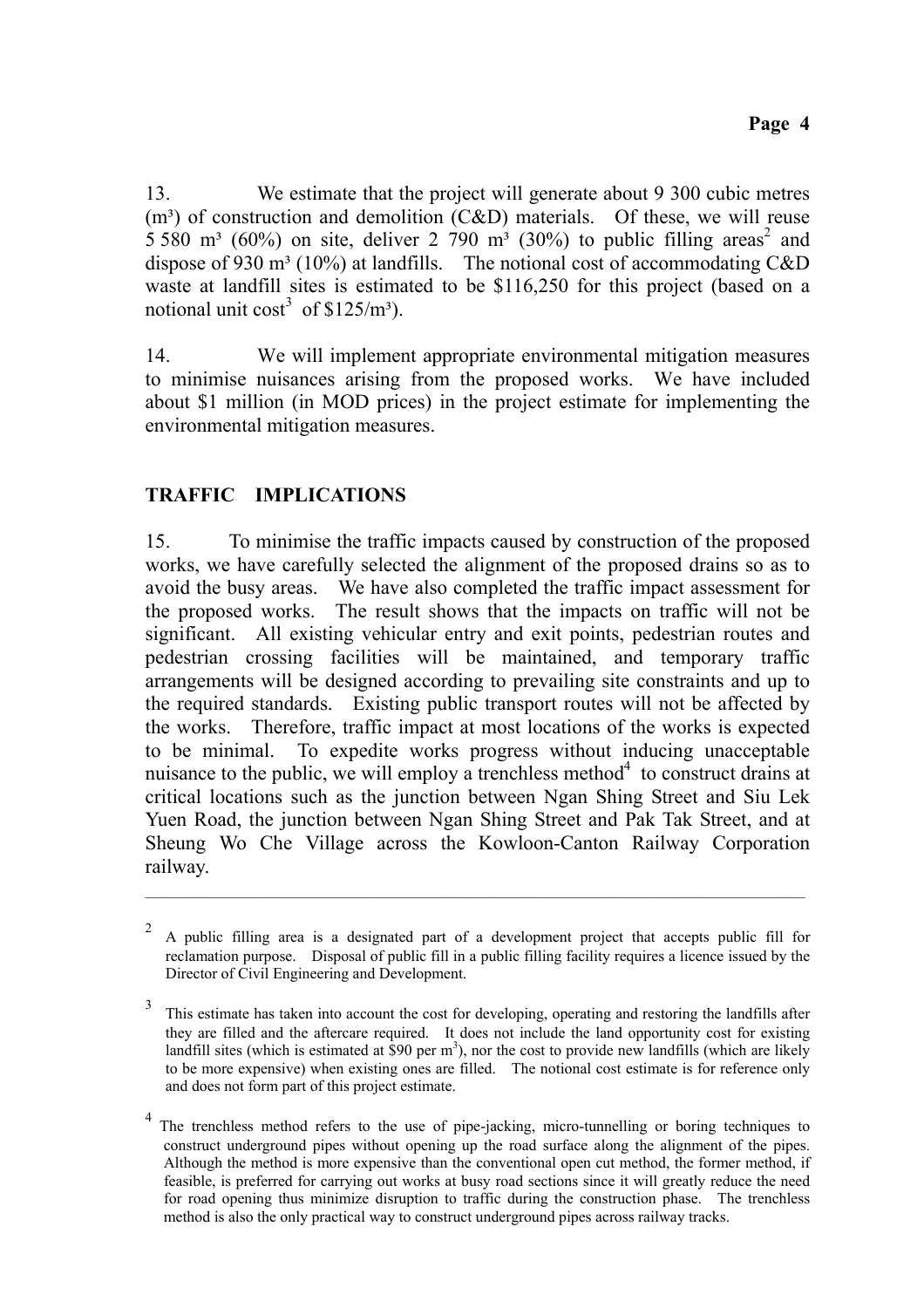16. During the construction period, we will establish a Traffic Management Liaison Group to discuss, scrutinize and review the proposed temporary traffic arrangements. We will maintain close contacts with the Transport Department, public transport operators, the Police and relevant government departments to keep the situation under close surveillance so as to minimise any disruption caused.

## **WAY FOWARD**

17. We intend to submit our proposal of part-upgrading **109CD** to the Public Works Subcommittee in January 2005 with a view to seeking funding approval of the Finance Committee in February 2005.

Environment, Transport and Works Bureau December 2004